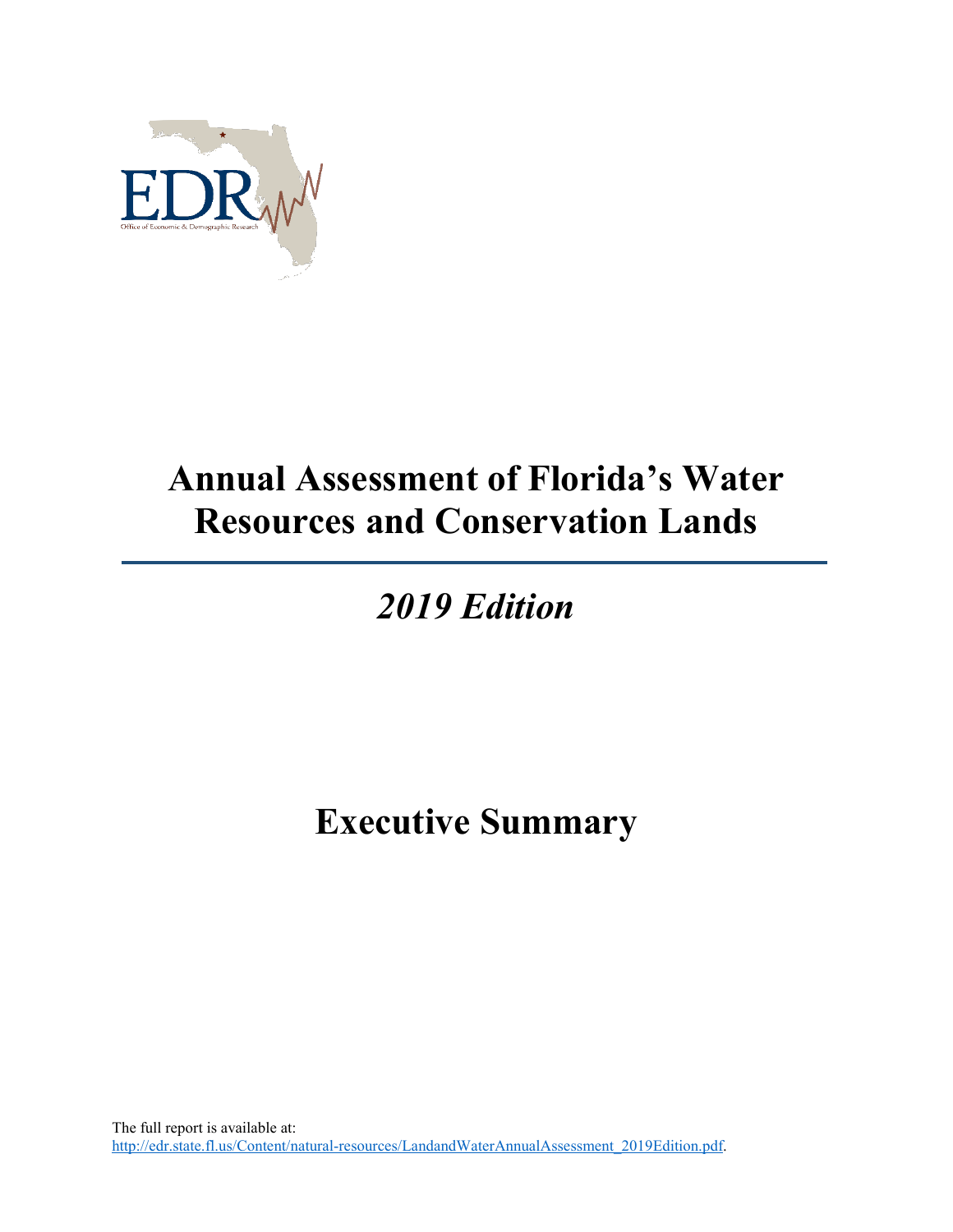## **Executive Summary**

The Office of Economic and Demographic Research (EDR) has completed the third annual assessment of Florida's water resources and conservation lands pursuant to section 403.928, Florida Statutes. Due to the magnitude of the assessment and the fundamental intent of EDR to produce accurate and methodologically sound results, the 2019 Edition of this report is still an intermediate step to full compliance with section 403.928, Florida Statutes. However, this edition makes substantial progress over the previous edition and may allow some components of the timeline to be advanced.<sup>[1](#page-1-0)</sup>

Lands can be acquired for conservation by public or private entities and can be obtained in fee or less-than-fee simple ownership.<sup>[2](#page-1-1)</sup> Once acquired, the lands are typically managed to maintain their conservation purposes. As such, expenditures on conservation lands can be categorized into acquisition expenditures and management expenditures. In Fiscal Year 2017-18, the State of Florida expended \$72.6 million on conservation land acquisition<sup>[3](#page-1-2)</sup> and \$205.4 million on conservation land management.[4](#page-1-3) Regarding the impact on ad valorem taxation, roughly 2.91 percent of the statewide county tax base and 2.59 percent of the statewide school tax base have been removed from the tax roll. As a result, on net, approximately \$419 million in county taxes and \$314 million in school taxes were shifted to other property owners or lost due to lands being held in conservation in  $2018.<sup>5</sup>$  $2018.<sup>5</sup>$  $2018.<sup>5</sup>$ 

Approximately 30 percent of all land in the State of Florida is currently managed for conservation purposes, with eight counties already over 50 percent.<sup>[6](#page-1-5)</sup> If all lands identified in plans set forth by state agencies and water management districts are acquired, this share will jump to nearly 44 percent.<sup>[7](#page-1-6)</sup> If federal, local, and private plans were accounted for, this share would be even greater. Summing the projected total acquisition costs for the additional conservation lands identified in the plans developed by the state and water management districts produces a preliminary cost estimate of just under \$12.3 billion, of which the analysis suggests that nearly 75 percent would be a state responsibility. At the current rate of annual state conservation land acquisition expenditures, it would take about 172 years to generate the state's share; within the next five years, less than three percent of the total state cost would be generated. Any future conservation lands that are acquired will entail additional costs for management as well as the acquisition cost. Currently, a dedicated revenue source for managing the state's lands does not exist. Assuming the current level of expenditures per acre, the additional cost to the state to manage its potential land acquisitions is projected to be \$128.4 million, annually.

<sup>&</sup>lt;sup>1</sup> See section titled "1. Introduction and Purpose" for an expected timeline of future analyses.

<span id="page-1-1"></span><span id="page-1-0"></span><sup>&</sup>lt;sup>2</sup> See subsection titled "Costs of Acquisition and Maintenance under Fee and Less-than-fee Simple Ownership" for further details on ownership types.

<span id="page-1-2"></span><sup>3</sup> *See* Tables 2.2.3, 2.2.4, and 2.2.5.

<span id="page-1-3"></span><sup>4</sup> *See* Table 2.2.6.

<span id="page-1-4"></span><sup>5</sup> *See* Table 2.1.2.

<span id="page-1-5"></span><sup>6</sup> *See* Tables 2.1.2 (Part 3) and 2.1.4 (Part 3). The eight counties are: Broward, Collier, Miami-Dade, Monroe, Okaloosa, Franklin, Liberty, and Wakulla.

<span id="page-1-6"></span><sup>7</sup> *See* Table 2.3.6. This projection does not include any additions to current federal, local, or private conservation lands.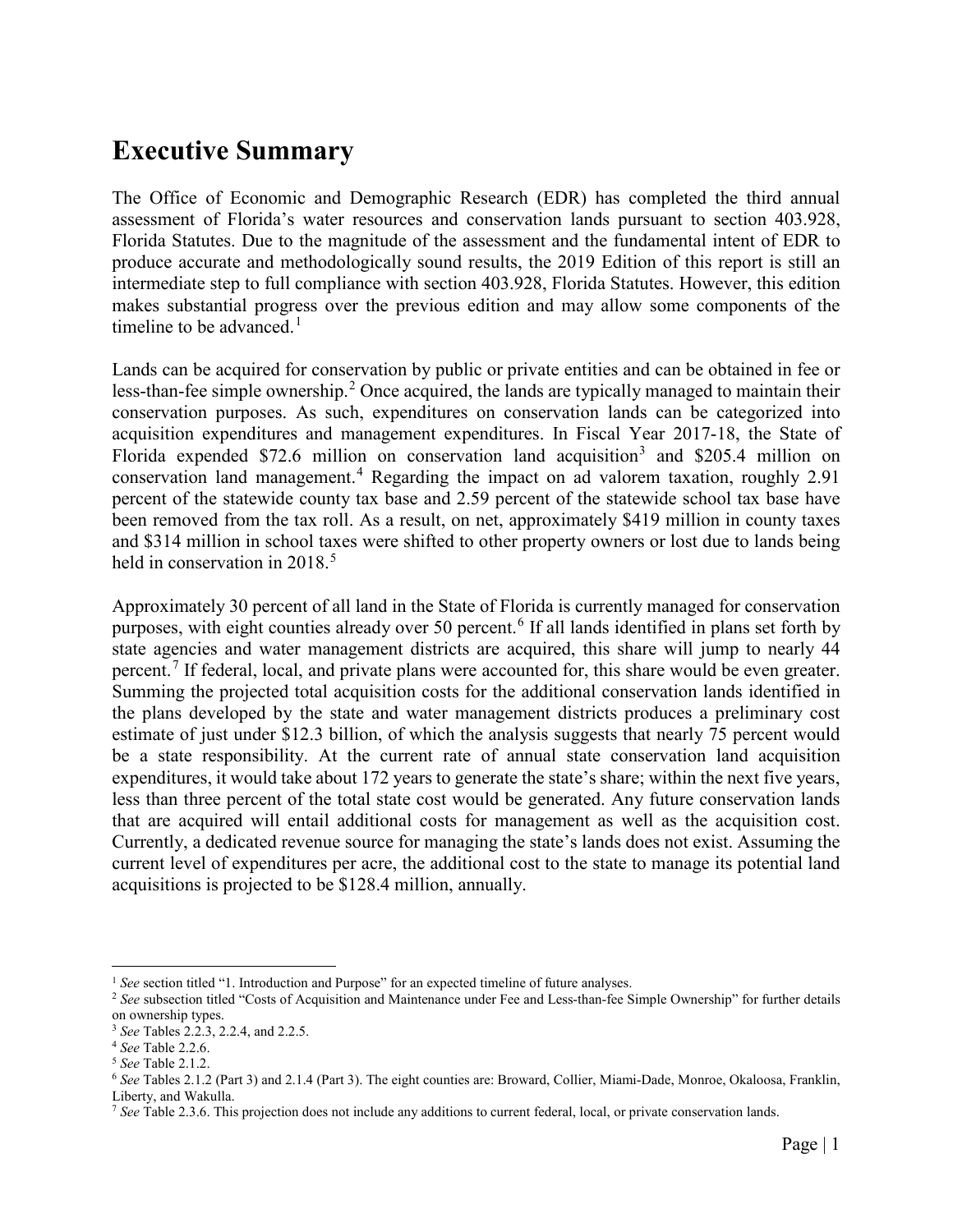With just under one-third of the land in the State of Florida already acquired for conservation purposes and approaching one-half after accounting for potential conservation land acquisition in the future, significant policy questions arise. For example, how much conservation land is needed and for what purpose? Where should it be located? Should the current pace of the state's conservation land acquisition efforts be accelerated? At what point does the volume of conservation land acreage alter the pattern of economic growth as expanding metropolitan areas are forced upward instead of outward? Is this change acceptable to policy makers? Should there be a greater focus on selling non-essential conservation lands as surplus? Is primarily owning conservation land in fee simple the most efficient strategy for Florida? Would encouraging lessthan-fee simple ownership help to alleviate economic concerns associated with government ownership of conservation land? Are adequate funds available for managing current and future acquisitions? It is EDR's objective that this ongoing report will assist policy makers in developing the answers to these types of questions.

Regarding water resources, according to the water management districts, water demand is projected to increase by 17 percent in the next 20 years and reach 7,515.9 millions of gallons daily by 2035 (assuming average annual rainfall and not accounting for potential new water conservation activities). The two largest drivers of water demand are and will continue to be population growth and agriculture. The projected water demand may grow even higher if drought conditions occur, with 1-in-10 year droughts potentially increasing demand by an additional 24 percent over the same 20-year period. On the other hand, the increases in demand can be partially offset if effective water conservation strategies are implemented. According to the districts' regional water supply plans and water supply assessments, the water needs of the state can be met through the 2035 planning horizon with a combination of traditional and alternative water sources, appropriate management, conservation, and implementation of the projects identified in the applicable regional water supply plans. Because no district can meet its future demand solely with existing source capacity, $8$  these extra efforts (and the funding for them) are critical over the period from now through 2035.

The costs associated with ensuring that future water supplies are available to meet the increasing water demands are estimated to be between \$1.6 and \$2.2 billion over the 2015 through 2035 planning horizon<sup>[9](#page-2-1)</sup>. This estimate is based on an analysis of projects identified by water management districts through the water supply planning process and may change significantly in the future as the methodologies, both of EDR and the water management districts, are refined. This cost estimate only captures water conservation initiatives and the costs of developing alternative water supplies. An estimate of the costs associated with maintaining the existing water infrastructure and the costs specific to protecting natural systems are not yet included. The future demand not met with existing supply assumes average weather conditions and that the demand which has been met in the past will continue to be met in the future. The risk inherent in these assumptions needs to be explored.

EDR has additionally begun the process of evaluating the data and methodology to be used in forecasting expenditures necessary to comply with federal and state laws and regulations governing water quality. As a first step, EDR has identified the federal Clean Water Act and the

<span id="page-2-0"></span> <sup>8</sup> *See* Table 3.2.2.

<span id="page-2-1"></span><sup>9</sup> *See* Chapter 3 and specifically Tables 3.3.11, 3.3.12, 3.3.13, and 3.3.14.